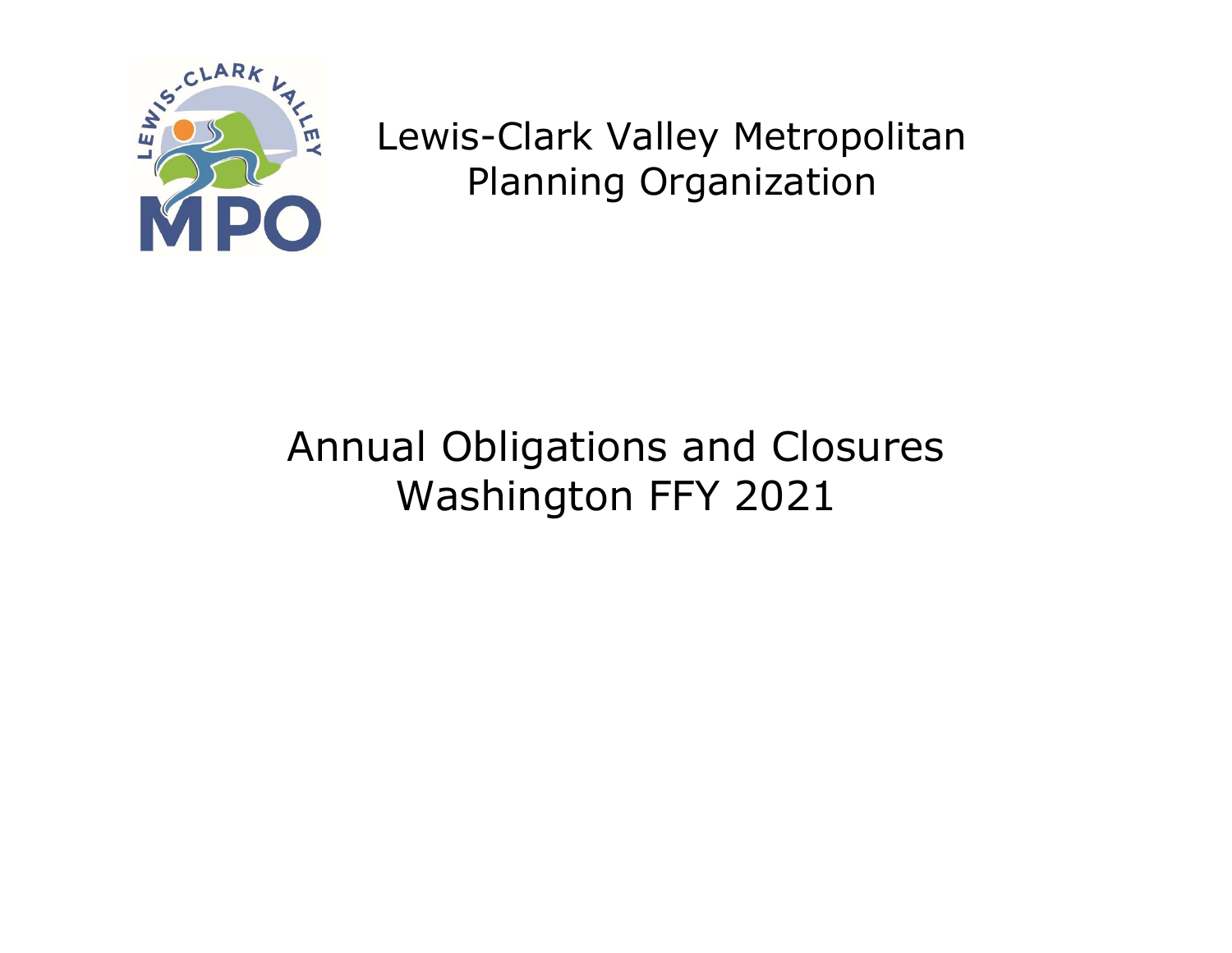Metropolitan Planning Organizations (MPOs) are required to report obligations of federal funds and closures of projects on an annual basis to be in compliance with 23 CFR 450.332.

The Lewis Clark Valley Metropolitan Planning Organization (LCVMPO) is the federally designated MPO for the Lewis Clark Valley.

The annual listing of 2021 Obligated projects in Table 1 includes the following:

- All federally funded projects authorized or revised to increase obligations in the past year
- The Agency awarded the funds as well as the project title and beginning and ending termini if applicable
- The amount of federal funds requested in the TIP
- The federal funding that was obligated during the preceding year
- The federal funding remaining and available for subsequent years.

There were no closures in FY2021.

Many abbreviations are used in Tables 1. Planning (PL), Preliminary Engineering (PE), Right of Way Acquisition (RW) and Construction (CN) are used in the Phase column and describe the three different phases of projects.